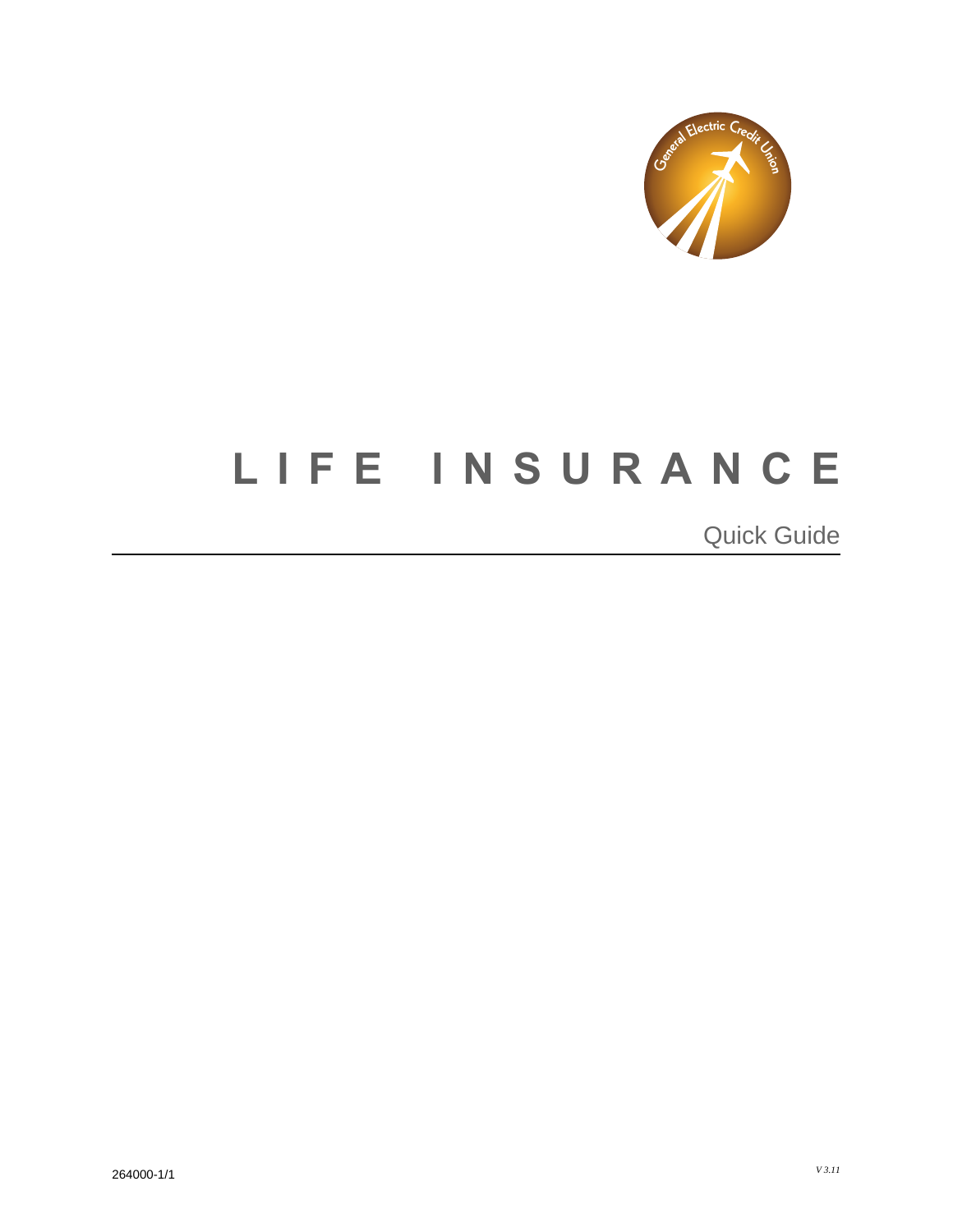# Table of Contents

| Employer-Sponsored Group Whole and Universal Life Policies 8    |
|-----------------------------------------------------------------|
|                                                                 |
|                                                                 |
|                                                                 |
|                                                                 |
|                                                                 |
| Summary of Key Features of Different Life Insurance Options  13 |
|                                                                 |
|                                                                 |
|                                                                 |
|                                                                 |
|                                                                 |

© All rights reserved.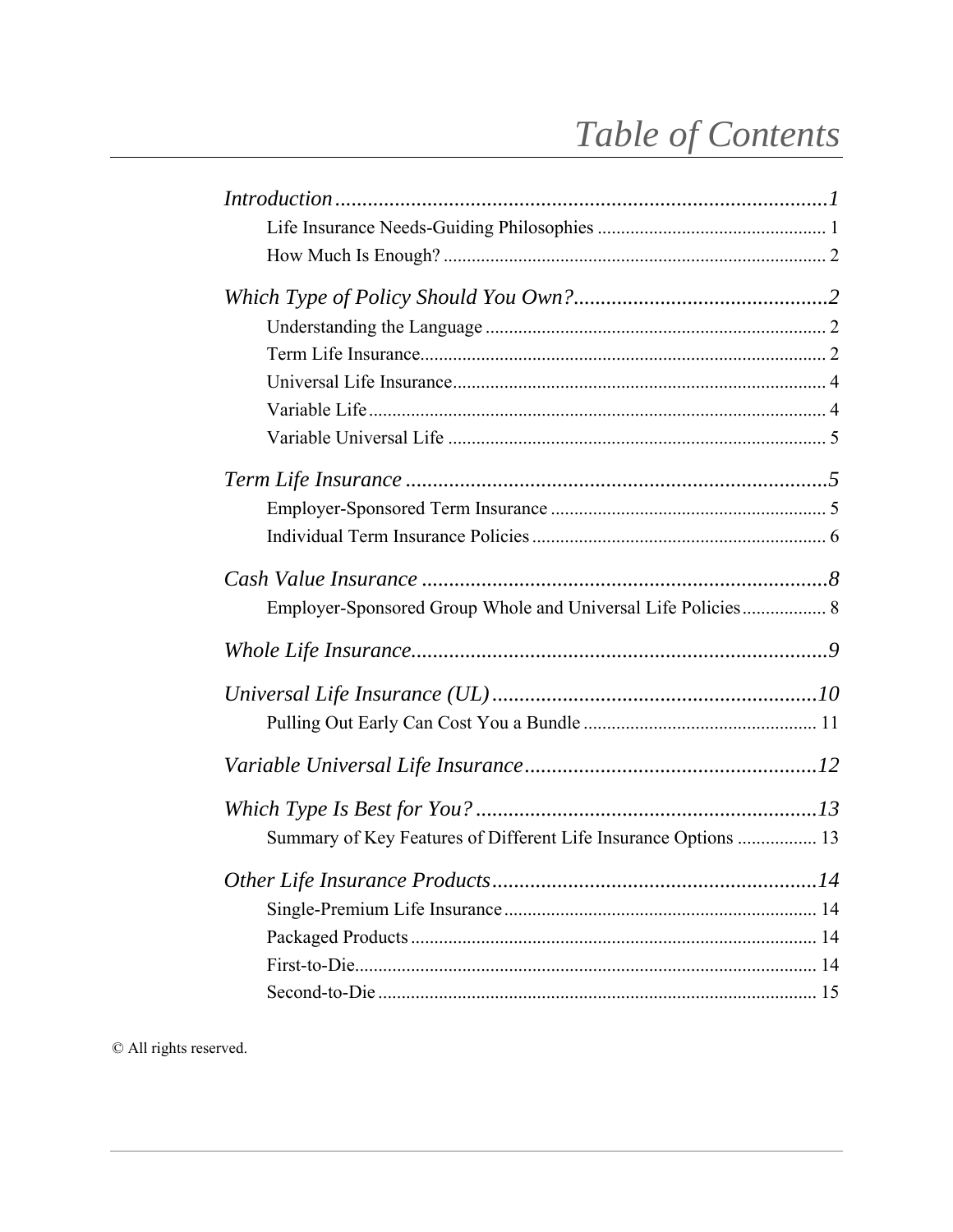## *Introduction*

f you weren't here tomorrow, would anybody be If you weren't here tomorrow, would anybody be<br>worse off financially than they are today? Would their lives be seriously interrupted because they didn't have the financial resources to support their current lifestyle? Would they have to move or go to work and put off a major expense, like college tuition? If the answer to any of these questions is yes, then you need life insurance.

**IMPORTANT NOTE:** Guarantees are based on the claims paying ability of the issuing insurance company.

Basically, then, your life insurance needs are defined by your relationships with other people, especially your spouse and dependants.

### **Life Insurance Needs-Guiding Philosophies**

#### *Single with Dependants*

Are you a single parent with children? Are you divorced and feel that your child's other parent cannot or will not provide for your child in the event of your death? Do you have parents who depend on you financially for monthly income? If so, you need life insurance. Your financial professional will be able to ascertain what amount of insurance will be enough to cover the cost of your children's or parents' care and future objectives, such as a college education. Don't rely on the goodwill of others. Life insurance, combined with good estate planning, will ensure that your loved ones have the future income to meet their needs and fulfill their dreams, if you're no longer here.

#### *Single without Dependants*

Life insurance isn't just for those of us who are married with children. If you're a single, you can benefit from it, too, because being unmarried doesn't necessarily mean being alone. In all likelihood, your death would have a financial impact on others. As a single person with no dependants you may or may not need a considerable amount of coverage. There are several reasons why it would be a good idea to go ahead and add a life insurance policy to your overall financial plan.

If you have incurred debt you may wish to purchase enough life insurance to cover those debts should the unexpected happen so that your loved ones can pay those debts on your behalf. Another reason you may want to consider a life insurance policy is that no one knows what the future holds. Life insurance purchased today can protect your future insurability. When you're young and healthy, not only is life insurance cheaper, but getting a policy early in life eliminates the risk that later health issues will make you uninsurable. Some people like to use life insurance as a tax free gifting tool to their favorite charity, other family members or their church.

Just because you may be single with no dependants does not mean that you should overlook the importance of purchasing life insurance.

#### *Married with Dependants*

If only one spouse is working, make sure you have plenty of life insurance on the working spouse's life. Life insurance on the non-working spouse's life becomes necessary if the surviving family members will suffer financial hardship if the non-working spouse dies. Will there be enough money to provide for day care if necessary? Will you still be able to save for retirement or your child's college education? Your financial professional will be able to determine your insurance needs based on these and other factors.

If both of you are working, make sure you have insurance on both your lives. Have at least enough insurance on each spouse to replace the income that would be lost if either of you died. Remember, it is very costly to raise and educate your children. Once your children are grown and out of the house, your life insurance needs will decrease.

#### *Married without Dependants*

If you have a dual income with no children, then life insurance should be considered if you're concerned that either of you would not be able to maintain the same standard of living if one of you should die. If you have one income with no children, make sure you have adequate life insurance on the working spouse's life.

Selecting the right life insurance requires you to master a lot of detail. Start by exploring some of the life insurance myths and misconceptions. You should also understand how Social Security survivor benefits factor into your insurance plans. And you'll want to calculate how much is enough, so that your spouse and dependents will be provided for, but you won't be paying for more life insurance than you need.

There are several types of policies that you should know about. The two main categories are term insurance and cash-value insurance; choosing between them is a matter of deciding whether you just want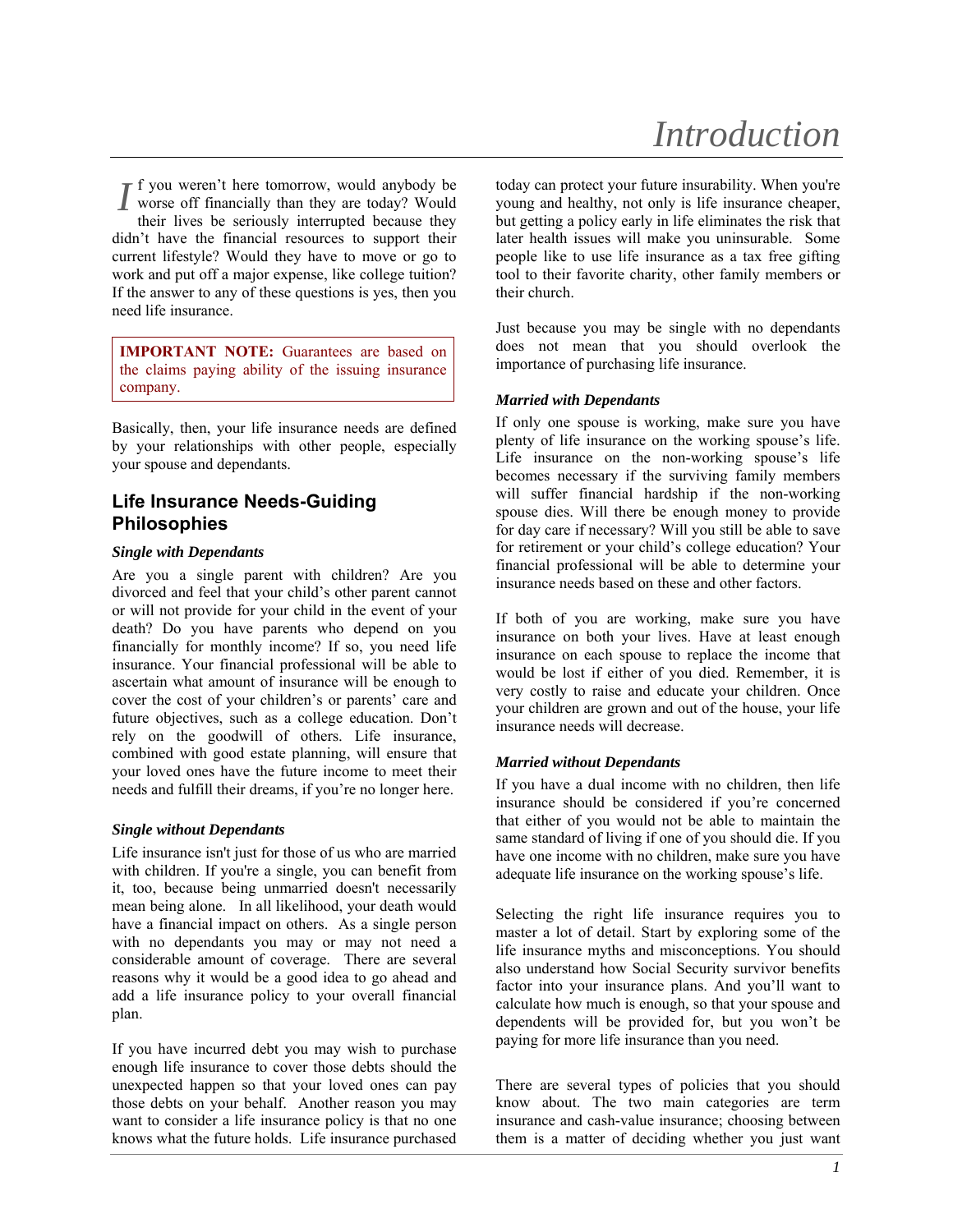benefits payable at your death, or you also want to use life insurance as an investment vehicle.

There are three principal types of cash value life insurance:

- 1. Whole life insurance
- 2. Universal life insurance
- 3. Variable universal life insurance

You'll need to understand the differences between these types if you want to use your life insurance as an investment. There are also other types of life insurance, such as single-premium life insurance and packaged products.

Once you've decided on a type of life insurance, it is essential that you understand your policy. This involves reviewing the application and determining policy ownership and your beneficiary, among other things. Generally, it is not a good idea to replace your policy once you've signed up for it, which is why it is so important to make the choice that's right for you.

If you do your homework, shopping for an individual policy does not need to be complicated or confusing. And there are courses of action available to you if you're rated or uninsurable, for example, because of a serious illness or a history of problems with drugs or alcohol.

#### **How Much Is Enough?**

Some financial service companies and consumer organizations suggest that you need a face amount of life insurance that equals at least five times your current earnings. Actually, each situation is different and the amount you need will depend on your

particular circumstances. Your financial professional can help you decide how much life insurance you need.

#### **General Considerations**

#### *When You're Younger*

You need plenty of insurance if you have young children or there are others who depend on you. Your financial professional can help you decide which type of life insurance is right for you. Review the different options presented in this section. You should count on keeping a good deal of insurance on your life until the children finish school or leave home, whichever comes first. After that, your life insurance needs will depend on your unique personal and work situation.

#### *When You're Older*

Once you retire, you should have retirement savings, and Social Security, but you should still consider the need for life insurance after you retire, if you fall into one of the following categories:

- **You had children later in life.** It's wise to keep life insurance at least until the child completes school.
- **Your spouse couldn't live on your retirement savings, personal savings, and Social Security**. If you think an additional death benefit will help your spouse if you predecease him or her, keep the life insurance.
- **You have a sizeable net worth.** Life insurance can play an instrumental role in reducing your estate taxes. If you have a sizeable estate in excess of the asset exclusion amount, purchasing life insurance to pay estate taxes may be part of your estate planning in transferring wealth to your children.

# *Which Type of Policy Should You Own?*

#### **Understanding the Language**

Life insurance comes in many shapes and forms that each have their own associated costs and fees, but all are structured according to two basic types:

- Term insurance
- Cash value insurance (also known as permanent insurance)

### **Term Life Insurance**

Term life insurance is a one-sided contract with an insurance company. If you die, the company is obligated to pay a death benefit to your beneficiary as long as you have paid the premium that is due for the term of the policy (the stated term may be a year or longer). Like all insurance policies, it is considered a one-sided contract because you are not obligated to continue paying premiums. At the end of the term (the period for which you are insured), you renew your insurance by paying the new, increased premium the company requires. The rates depend on the type of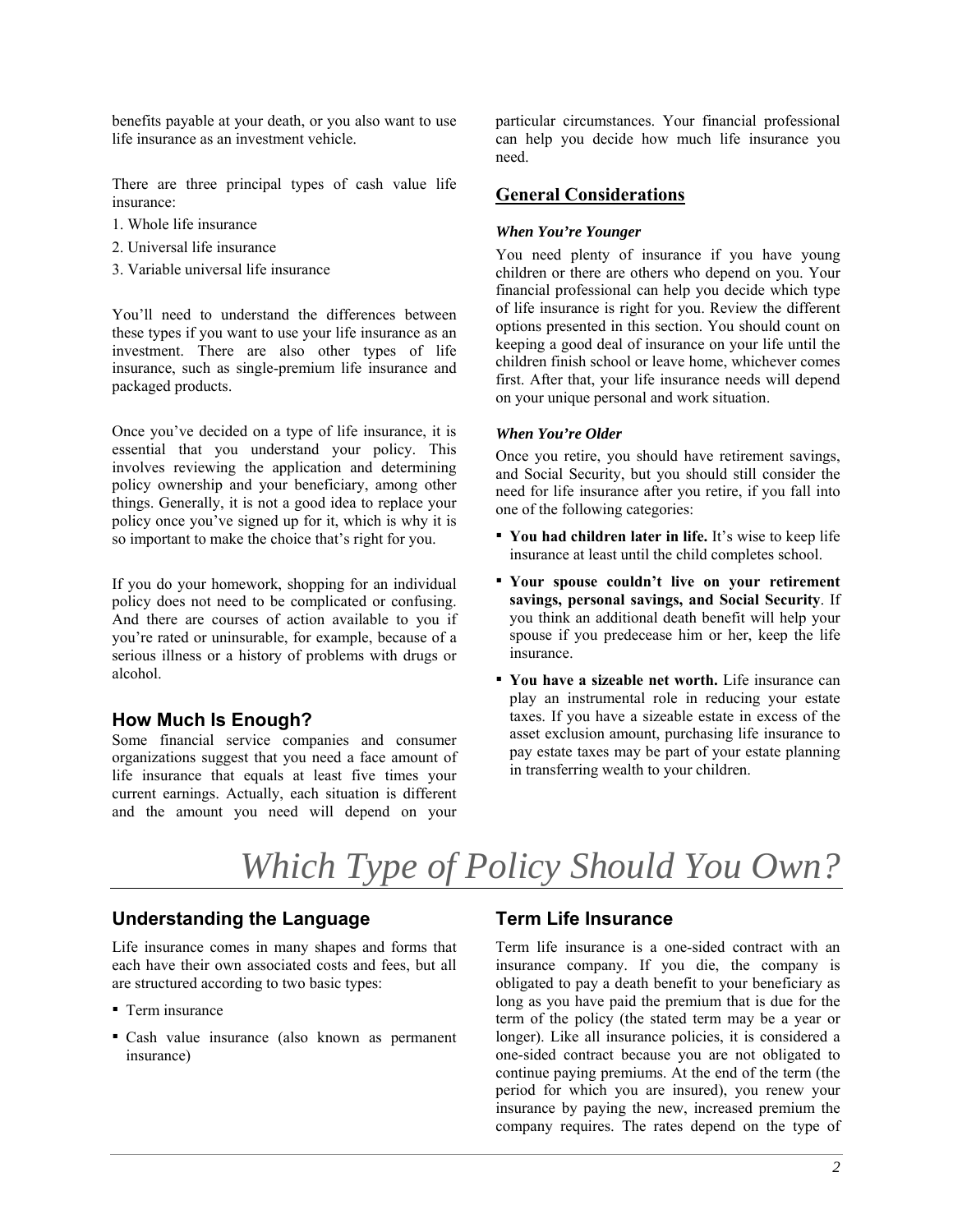term policy. Your premium dollars are paying for the pure cost of insurance and some policy expenses. The policy will lapse if you don't pay the premium.

But why buy term insurance if you have nothing to show for it at the end of the year? At least with a cashvalue policy, you'll accumulate money that you can use in the future. The reason term insurance is an attractive option is that many people need a lot of insurance at low cost.

Term life insurance can be purchased as an individual policy, as group insurance through a professional or fraternal organization, or as a participant in your employer's group plan.

## **Employer-Sponsored Term Insurance**

Your company may provide you with a base of group term life insurance, e.g., one or two times your salary or a flat amount, at no cost to you. The company may allow you to buy additional term insurance, up to five or six times your salary. These group rates are usually competitive and avoid the hassle of physical exams and medical questions if you apply during the initial enrollment period (when you are hired). The insurance is generally renewable until you retire. At retirement, company-provided life insurance is usually eliminated or reduced substantially.

Most employer plans also allow you to purchase life insurance on your dependents, up to a specified maximum. Your dependents are required to designate you as the beneficiary.

**IMPORTANT NOTE:** When you leave your company before retirement, your employersponsored term insurance is terminated. It is not portable as individual term insurance. However, you can usually convert it to a permanent insurance policy (assuming you need it), but the premiums are typically higher than those policies that require medical underwriting, that is, those requiring a blood test and a physical exam.

**SUGGESTION:** If you are in good health and in the market for a permanent policy, shop around.

**IMPORTANT NOTE:** If you're planning on leaving your job and you are not eligible for coverage with your new employer, apply for an individual policy before you leave or shortly thereafter. Most company plans will pay your beneficiary a death benefit if you die within 30 or 31 days after employment. The same also applies if you were carrying dependent life insurance for your spouse or children. Some company plans may even keep you on up to six months, so make sure you check with your employer. Avoid gaps in your coverage.

**SUGGESTION:** Compare the term rates that your company offers with those offered by private insurance carriers and those offered through associations. If you're in good health as you get older, it may be advantageous to buy additional coverage on your own.

## **Cash Value Life Insurance**

In addition to a death benefit, cash value ("permanent") life insurance policies provide you with a vehicle for saving over time. The premiums may be level or variable; the policy may pay dividends; and the amount of savings may vary with the performance of investments that the company makes. It all depends on which type of cash value insurance you purchase.

The following types of cash value insurance are available:

- Whole life insurance
- Universal life insurance
- Variable life insurance
- Variable universal life insurance

Each type of policy works under its own set of goals and serves different objectives. Familiarize yourself with the different life insurance products before making your decisions.

\*For further information on costs and fees, consult your financial professional.

## **Which Type Is Best for You?**

If you decide to purchase cash-value life insurance, you must next decide which type of policy is best suited to meet your needs. Four basic types of policies include whole life, universal life, variable life, or variable universal life.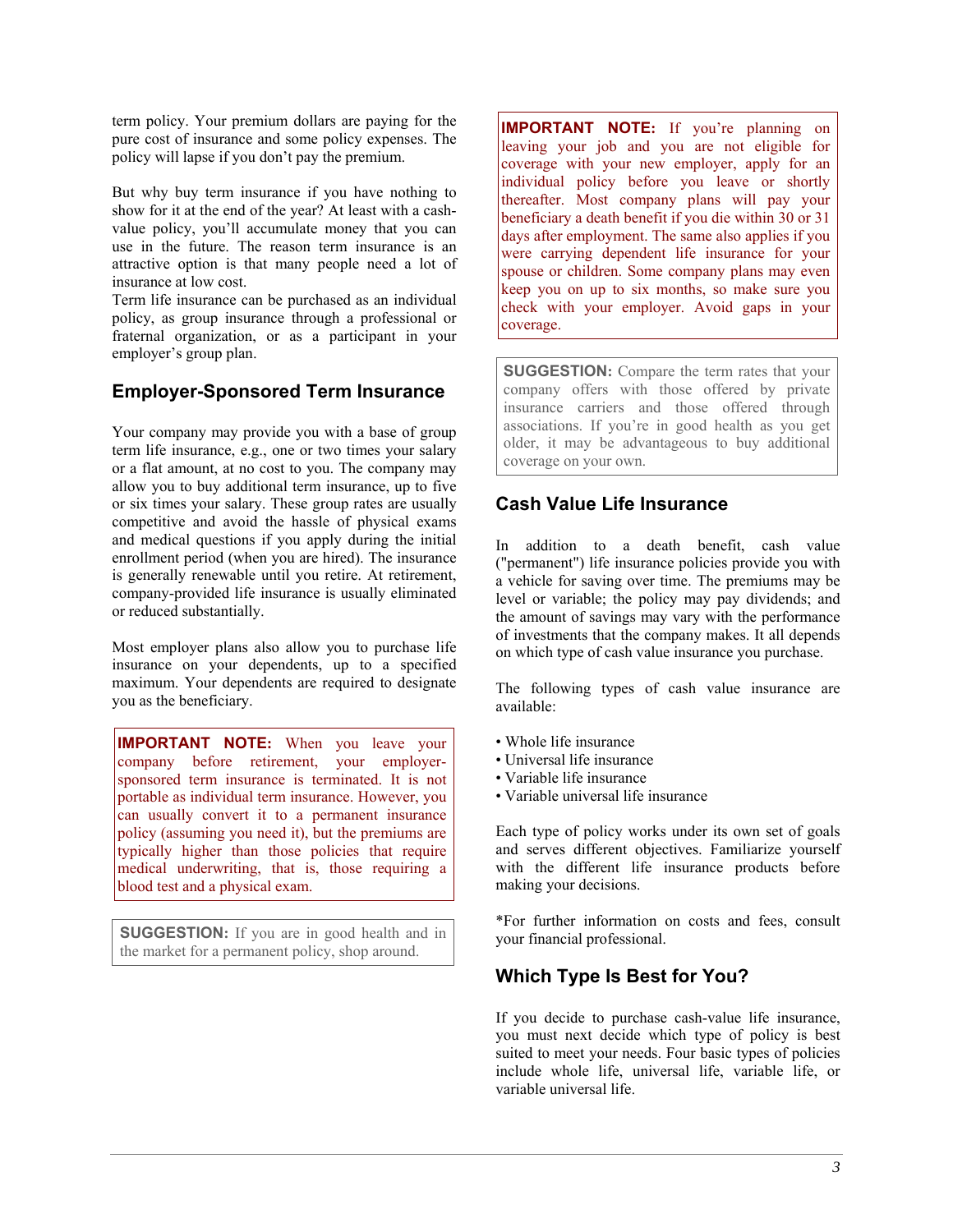### **Whole-Life Insurance**

Whole life insurance is the most conservative type of policy. It offers lifetime, permanent coverage with level premiums. Premiums that are both fixed and level will be higher than term insurance premiums in the early years. However, the total cumulative cost may be lower if you keep the policy in force for a long time, for example, if you plan on keeping it through retirement. Whole life policies are most appropriate for those who want lifetime coverage, fixed premiums, and fixed death benefits.

#### **Key features of whole life insurance:**

• It provides permanent protection.

• The premiums are generally higher than those for other forms of cash-value insurance.

• The policy has a fixed death benefit and fixed premiums, which remain level.

• It includes a savings element. The policy accumulates a guaranteed cash value from which you can borrow. The increase in cash value grows taxdeferred.

• The policyholder has no say in how the savings element is invested by the insurance company; dividends, which are not guaranteed, are based on the overall mortality, expense, and investment experience of the company.

• If you want to increase the amount of insurance you own, you need to apply for a new policy.

It is suitable for needs that are permanent; when you are considering keeping the insurance throughout your entire life, for example, to replace income that could be lost in your later years.

**IMPORTANT NOTE:** Single-premium insurance policies issued after June 20, 1988, as well as other policies that allow a fast cash buildup, are known as modified endowment contracts (MECs). If you own one of these policies or are considering buying one, be aware that there are special tax consequences. These include owing income tax on policy loans (up to the amount the policy has earned) and a 10% penalty on loans or withdrawals made before age 59½ in addition to the income tax).

### **Universal Life Insurance**

Universal life insurance offers a flexible death benefit and flexible premiums. Cash value in the policy varies with the market rate of return and generally can be used to pay policy premiums. Universal life is especially attractive to middle-income individuals who want to vary premiums to reflect changing life situations and needs.

Universal life allows you to withdraw money from its cash value (in addition to borrowing); with whole life, you must borrow against the cash value. However, borrowing from life insurance does pose risks, which could negatively impact your policy and your finances. If you let unpaid interest on the loan accumulate or pay it out of the life insurance dividends, you run the risk of the unpaid amount accruing as income, which then must be reported on your income taxes. If you die with the loan outstanding, the death benefit your beneficiaries receive may be decreased. With universal life, you get a statement each year which shows you a month-by-month breakdown of the mortality charges, contract charges, the portion of your premium that goes into your accumulation account, and the amount of interest earned.

Universal life insurance is most appropriate for individuals with changing financial needs, long-term needs, or for individuals willing to give up guarantees in exchange for greater flexibility.

### **Key features and drawbacks of universal life insurance:**

• It is a combination of term insurance plus a savings component.

• There is a guaranteed minimum interest rate and a maximum guaranteed mortality rate.

• It has flexible premium payments (scheduled contributions); the size and frequency of the premium are adjustable.

• The death benefit is flexible; the size of the death benefit can be increased or decreased.

• Loans are available from the policy.

• Risks include being subject to higher premiums and out-of-pocket costs because the policy is not generating enough income to cover the costs of the policy due to fluctuations in the overall economy and interest rates.

• Universal life policies typically cost more than other types of insurance policies because a portion of the premiums goes toward the savings and investment component.

• Premiums for universal life policies may increase if the premiums are too low to cover the costs and fees or if the cash value of the policy declines.

## **Variable Life**

Variable life insurance is similar to whole life insurance in that it has fixed premiums and a minimum guaranteed death benefit. The difference is that you can direct the investments in the policy from a group of investment accounts made available by the insurance company. So, the investment risk is shifted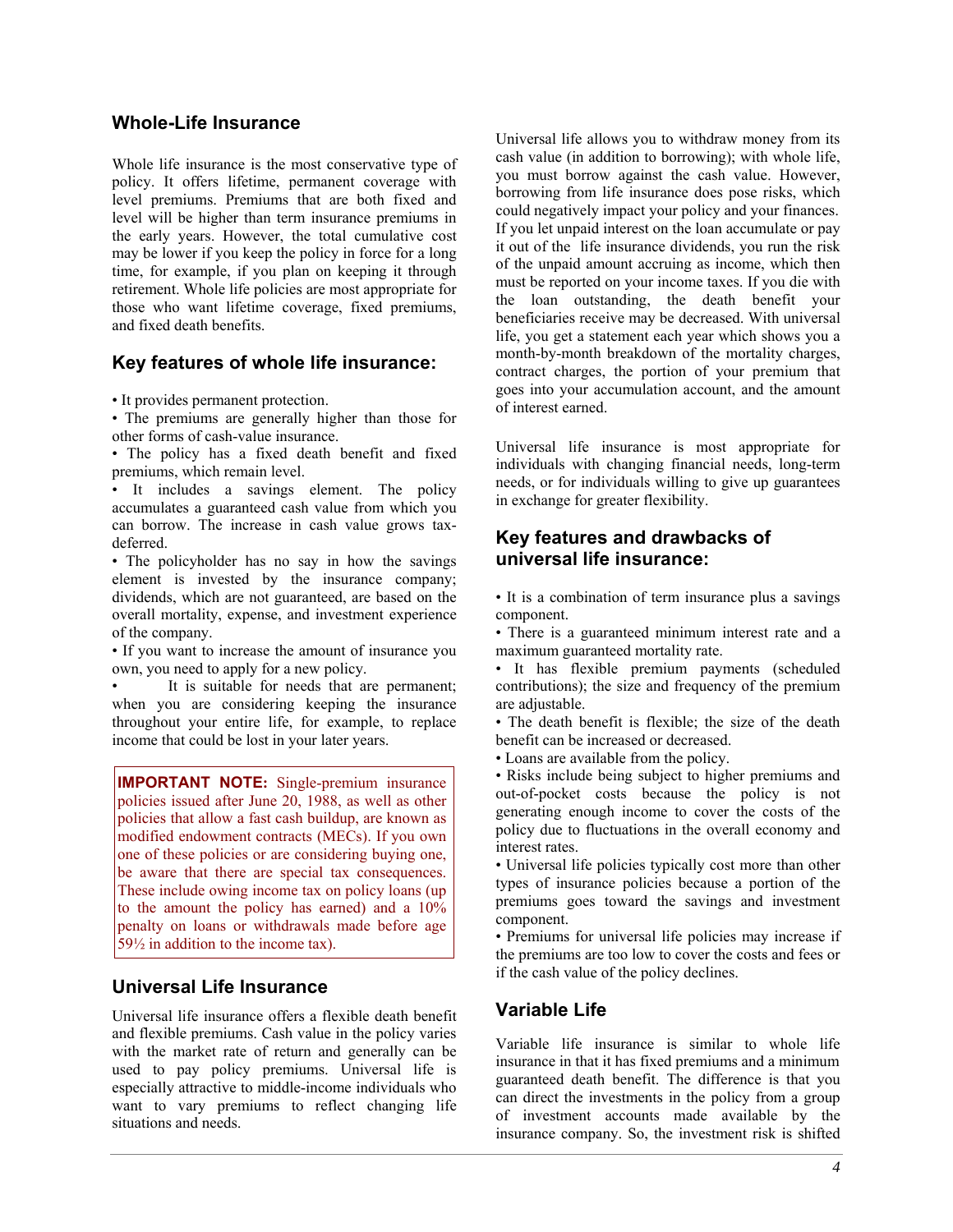from the insurance company to you, as the policy owner. Variable life policies are most appropriate for individuals who want greater control over how their premium dollars are invested and who are willing to assume greater risk.

### **Key features of variable life insurance:**

• It is permanent.

• It has a fixed premium.

• Performance risk is transferred from the insurance company to the insured; the policyholder determines how the cash-value element is invested.

• There is no guaranteed minimum cash value; the performance of the cash value depends on the individual sub-accounts selected.

The death benefit varies with investment performance, but cannot be less than the original face amount.

• Loans may be available from the policy.

## **Variable Universal Life**

Variable universal life is a combination of universal life and variable life insurance. It is the most common form of variable life insurance sold. It lets you adjust the insurance premiums and the death benefit. You choose the underlying investments that support your

 $T$  erm life insurance is a one-sided contract with an insurance company. If you die, the company is obligated to pay a death benefit to your beneficiary as long as you have paid the premium that is due for the term of the policy (the stated term may be a year or longer). Like all insurance policies, it is considered a one-sided contract because you are not obligated to continue paying premiums. At the end of the term (the period for which you are insured), you renew your insurance by paying the new, increased premium the company requires. The rates depend on the type of term policy. Your premium dollars are paying for the pure cost of insurance and some policy expenses. The policy will lapse if you don't pay the premium.

But why buy term insurance if you have nothing to show for it at the end of the year? At least with a cashvalue policy, you'll accumulate money that you can use in the future. The reason term insurance is an attractive option is that many people need a lot of insurance at low cost.

policy. You control all three basic features of your life insurance. This type of insurance is most appropriate for individuals with changing financial needs, longterm needs, and for those willing to give up guarantees in exchange for policy and investment flexibility*.*

## **Key features of variable universal life insurance:**

• Contains the features of universal life, but the policyholder determines how the savings portion is invested.

• Your cash value is not guaranteed and the fees and administrative expenses are high. So you need a high annual return to make your investment worthwhile.

• If your funds perform well over time, your cash value and death benefit will increase significantly.

## **Understanding the Language**

Life insurance comes in many shapes and forms that each have their own associated costs and fees, but all are structured according to two basic types:

• Term insurance

• Cash value insurance (also known as permanent insurance)

# *Term Life Insurance*

Term life insurance can be purchased as an individual policy, as group insurance through a professional or fraternal organization, or as a participant in your employer's group plan.

## **Employer-Sponsored Term Insurance**

Your company may provide you with a base of group term life insurance, e.g., one or two times your salary or a flat amount, at no cost to you. The company may allow you to buy additional term insurance, up to five or six times your salary. These group rates are usually competitive and avoid the hassle of physical exams and medical questions if you apply during the initial enrollment period (when you are hired). The insurance is generally renewable until you retire. At retirement, company-provided life insurance is usually eliminated or reduced substantially.

Most employer plans also allow you to purchase life insurance on your dependants, up to a specified maximum. Your dependants are required to designate you as the beneficiary.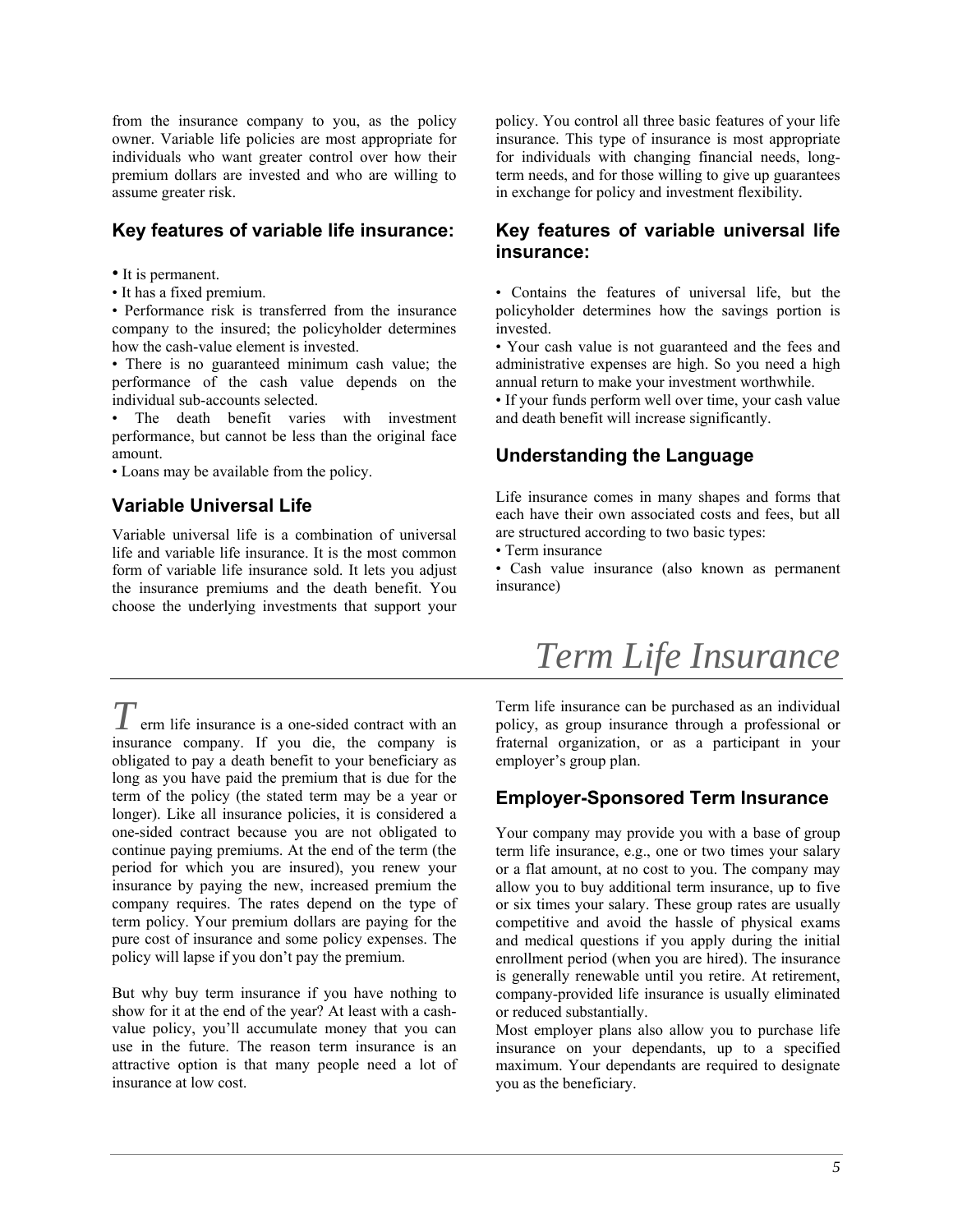**IMPORTANT NOTE:** When you leave your company before retirement, your employersponsored term insurance is terminated. It is not portable as individual term insurance. However, you can usually convert it to a permanent insurance policy (assuming you need it), but the premiums are typically higher than those policies that require medical underwriting, that is, those requiring a blood test and a physical exam.

**SUGGESTION:** If you are in good health and in the market for a permanent policy, shop around.

**IMPORTANT NOTE:** If you're planning on leaving your job and you are not eligible for coverage with your new employer, apply for an individual policy before you leave or shortly thereafter. Most company plans will pay your beneficiary a death benefit if you die within 30 or 31 days after employment. The same also applies if you were carrying dependant life insurance for your spouse or children. Some company plans may even keep you on up to six months, so make sure you check with your employer. Avoid gaps in your coverage.

**SUGGESTION**: Compare the term rates that your company offers with those offered by private insurance carriers and those offered through associations. If you're in good health as you get older, it may be advantageous to buy additional coverage on your own.

## **Cash Value Life Insurance**

In addition to a death benefit, cash value ("permanent") life insurance policies provide you with a vehicle for saving over time. The premiums may be level or variable; the policy may pay dividends; and the amount of savings may vary with the performance of investments that the company makes. It all depends on which type of cash value insurance you purchase.

The following types of cash value insurance are available:

- Whole life insurance
- Universal life insurance
- Variable life insurance
- Variable universal life insurance

Each type of policy works under its own set of goals and serves different objectives. Familiarize yourself with the different life insurance products before making your decisions.

\*For further information on costs and fees, consult your financial professional.

### **Individual Term Insurance Policies**

There are several types of individual term life insurance:

*Annually Renewable Term (ART)—*This is the most common form of term insurance and can be renewed at the end of the term (one year) without evidence of insurability. Rates increase at each renewal as the age of the insured increases. You pay a premium for the "term," which is one year. These policies are generally convertible and renewable to age 70. Once you are insured, the company must pay a death benefit as long as you pay the premium.

*Level Term—*With this type of term policy, the premium stays level for a specified period. The annual premiums may be initially higher than an annually renewable term policy, but may be lower over the period of time you intend to hold it. Be careful, though: while the premiums during the initial period are generally low, they can jump substantially once the term expires.

**IMPORTANT NOTE:** If the policy is not convertible and you are in poor health or uninsurable at the end of the 5-, 10-, or 20-year level term period, and you still need insurance, your term insurance premiums may be prohibitively expensive once the level term period expires, and you may not even find a company that will insure you.

*Re-entry Term*—This type of policy allows you to renew at a "preferred rate," which may be lower than a standard level term policy. To qualify for the policy at the preferred rate, you usually have to fall within the underwriting limitations for height and weight, health, and smoking status; sometimes there are even financial requirements.

**IMPORTANT NOTE:** While the premium is scheduled to remain level, the insurance company may only guarantee the rate for the first five or ten years, depending on the policy.

*Here's the catch:* At the end of the level term period, you are required to provide evidence of insurability in order to "re-enter" the policy at the "preferred rate."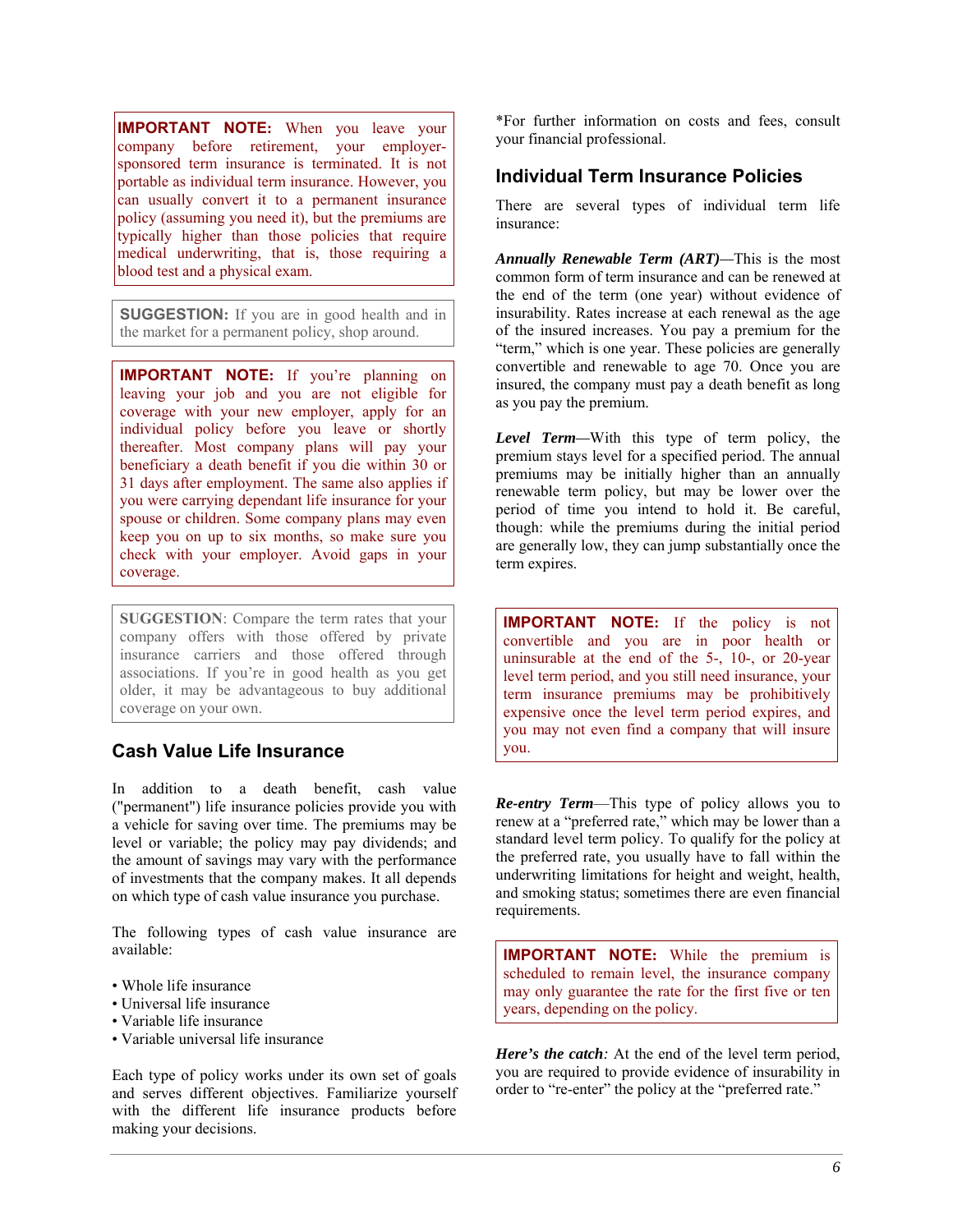**IMPORTANT NOTE:** While the "re-entry or preferred" rate is very attractive, you will find yourself paying substantially higher rates if you can't re-qualify at the end of the level term period. If you don't like to gamble, make sure the length of the initial level term period equals the amount of time that you intend to keep the insurance.

*Decreasing Term*—In this type of policy, the face amount of insurance decreases while the premium remains level. Decreasing term policies are most commonly sold as a form of mortgage insurance, whereby your insurance coverage decreases over the life of the mortgage.

**IMPORTANT NOTE:** Because the insurance decreases while the premium remains level, this type of term insurance tends to be more costly the longer the policy stays in-force. It is generally not recommended.

## **Narrowing the Playing Field When Searching for Term Insurance**

There are several factors to keep in mind as you shop around for the right term life insurance policy:

- 1. **Comparing policies**. Every policy illustration or "quote" you receive should have a "net payment" index at the end of the illustration. A life insurance illustration is not the actual contract: it is simply a computer-generated sheet that shows both the current and guaranteed schedule of premium payments by age. The "net payment" index is an interestadjusted formula that allows you to compare term policies among companies. The lower the number, the less expensive the insurance, assuming you keep it over the stated period. The formula is not perfect, but it is an industry standard. Make sure you are comparing quotes of people of the same gender, age, and status (preferred, standard, smoker, non-smoker, etc.).
- 2. **Renewability**. Make sure the policy issued is renewable for the length of time you'll need insurance. A policy that is issued as "renewable" cannot be canceled if your health should worsen. If you're young and think you'll need the insurance until you retire, don't buy a policy with a term of five or ten years. You may find yourself unable to purchase insurance in the future if your health should deteriorate. If you're thinking of

purchasing a "re-entry" term policy, make sure it is renewable after the initial term.

3. **Convertibility.** If you are buying term insurance, particularly when you're young, you may have a need to purchase or "convert" to cash-value insurance as you get older. If your policy is convertible, it means the company will offer you a cash-value policy without further evidence of insurability. Your conversion status is typically the same as the status of your existing policy. Be careful: some companies limit the age for conversion.

**IMPORTANT NOTE:** Converting your group term insurance to a cash-value policy may not be your best bet. If you're a non-smoker in good health, have your life insurance company, or any life insurance company, issue you a new cash-value policy and underwrite you by fulfilling the medical requirements. You'll usually be eligible for lower rates.

4. **Premiums.** The amount you pay can vary widely from company to company. Term premiums are calculated differently based on the type of policy. Policies may be participating or non-participating. Participating policies earn dividends, which can help you reduce the scheduled premium increases. Non-participating policies do not pay dividends, but their scheduled premiums are projected to be lower than their guaranteed premiums. One way to compare policies is to look at the company's guaranteed premiums, just in case the company needs to increase its scheduled premium or lower its dividend scale. Regardless of the company's experience, you can determine the worst case scenario.

**SUGGESTION:** Try to buy one term insurance policy to cover all your life insurance needs and keep your costs down.

**IMPORTANT NOTE:** When comparing policies, make sure there are no riders attached to the policy. You want to compare apples to apples, and riders can be priced differently.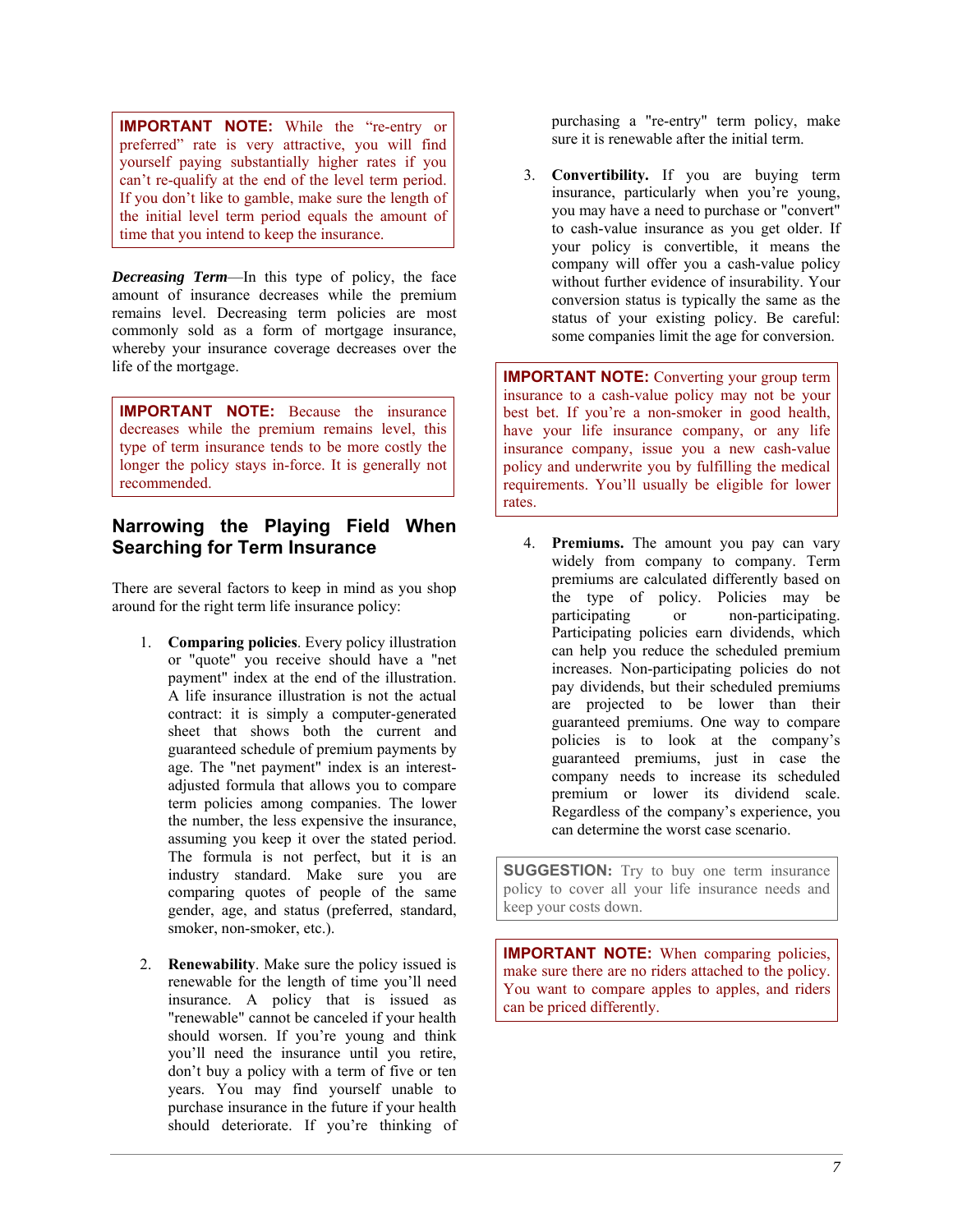5. Number of policies. Don't think you'll be able to get it cheaper if you buy two individual policies rather than one large policy. First, the larger the face amount, the lower the cost per thousand dollars of life

Cash value life insurance can be used as a way to accumulate cash that could be used for specific purposes in the future, such as paying off your mortgage early, funding your child's college education, or funding your retirement. That's because cash value policies have "living benefits" as well as a death benefit. The cash that accumulates is available to you for emergencies and opportunities during your lifetime. This cash accumulation earns a modest return.

Let's take a look at the financial objectives of cashvalue insurance:

- **Your need to save.** Most of us plan on being around a long time, so accumulating cash makes sense.
- **Your desire to avoid taxes.** Your savings are taxdeferred, which means you pay no tax until you withdraw your savings. No taxes are due until you pull out more than you put in. If you borrow your funds, you may never have to pay taxes. And, as with all life insurance, the proceeds payable at your death are income-tax free.
- **Your fears that there won't be enough savings to take care of your heirs.** If you die before you have time to save enough money, the insurance company may provide your heirs with a substantial death benefit.

So when it comes to cash value life insurance, make sure you understand what it is, how it works, and whether or not it is the best option for you. Remember, your primary purpose for buying life insurance is to create an immediate estate for your heirs in the event you die prematurely. Your number one priority is making sure the death benefit is substantial enough to cover the needs and desires of those you leave behind. If you do decide to borrow against your life insurance policy, it is important to understand how that transaction works and the possible risks to your policy and finances:

It's a loan, and it accrues interest. You can typically borrow up to the accumulated cash value on your permanent life insurance policy. However, if you let unpaid interest accumulate or have it paid out of the life insurance dividends, the unpaid interest could accrue as income and be subject to taxation by the IRS. The loan itself will also increase by the amount of the

insurance. Companies band their premiums usually between \$100,000 and \$249,999, \$250,000 and \$499,999, and upwards. Second, many companies charge a policy fee in addition to the cost of insurance.

# *Cash Value Insurance*

unpaid interest. If your dividends aren't enough to cover the premium plus the loan and interest payments, you may have to pay more in life insurance premiums.

 It could reduce the benefits to your beneficiaries. If you die with the loan outstanding, the amount will be deducted from your death benefit, which could leave your loved ones without needed funds.

### **Employer-Sponsored Group Whole and Universal Life Policies**

You and your spouse may have the opportunity to purchase permanent (cash value) life insurance as an employee benefit. Before you decide to purchase, consider the following:

- Will you need life insurance when you retire? If you think that you won't have enough income or income-producing assets for your spouse or dependants in the event of your death, or you still have money to save after fully funding your retirement plans, then permanent life insurance may be right for you.
- If you are considering permanent insurance and you are a non-smoker and in good health, compare the group universal life or group whole life policy with a similar policy you could purchase on your own. Insurability is not an issue for you. You may be able to find a policy that offers you a larger death benefit and greater potential cash value for a smaller premium.

**SUGGESTION:** Your company may be large enough that the insurance company designed the policy with lower expenses. Make sure you do an accurate comparison with an individual policy that you may be considering.

▪ The dollar amount you can afford will usually buy a relatively low death benefit. The cost of universal life insurance with a specified face amount under \$100,000 is relatively high compared with the same policy issued with larger death benefits. The contract charges eat up much of the premium and the actual return on your cash value may be negligible.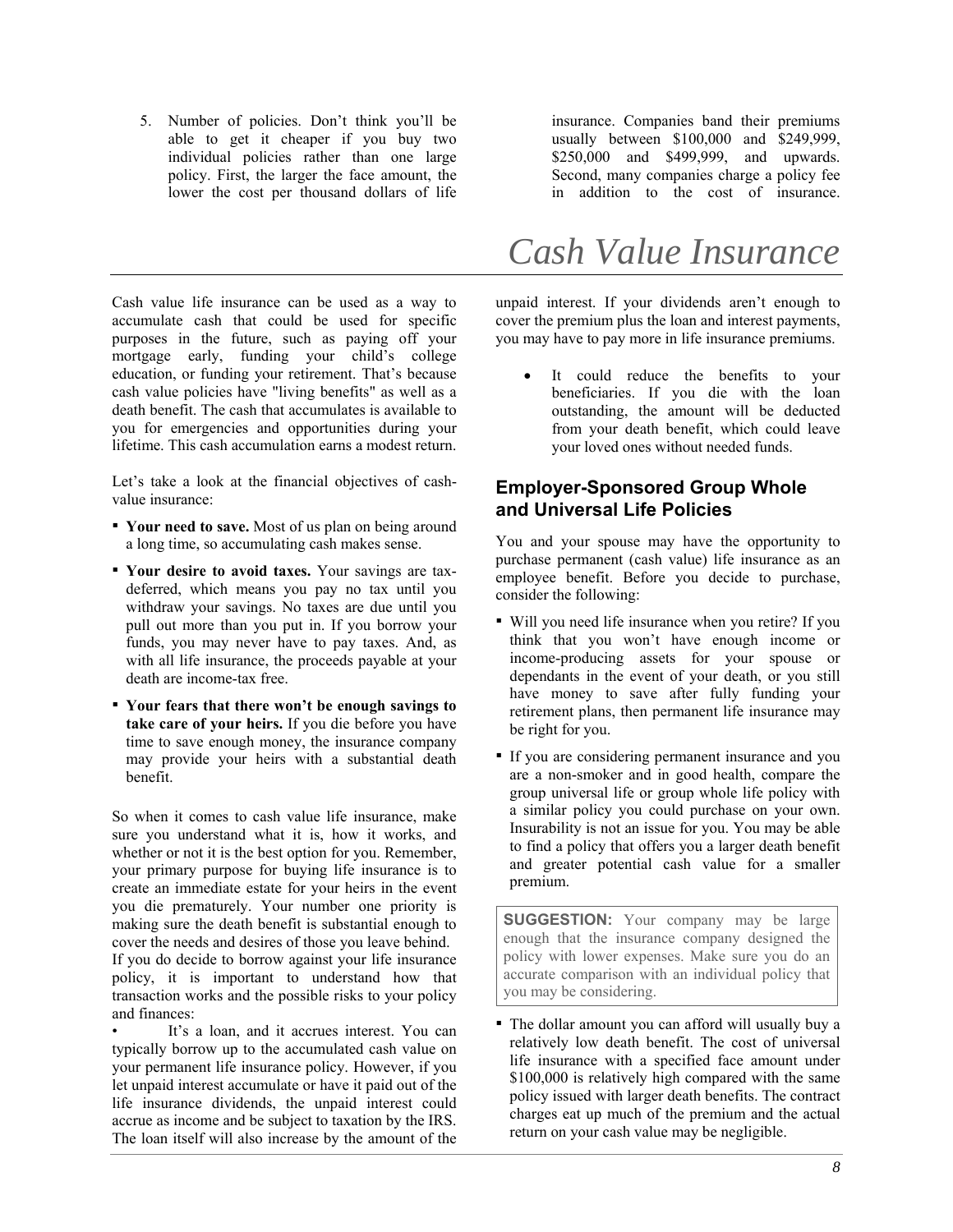**SUGGESTION:** If you're not putting the maximum contribution into your retirement plans, consider opting for term insurance. Fund your retirement plans first.

 $\tau$  traditional whole life policy, also called ordinary life or straight life, is basically a life insurance policy with a savings component. The premium, which is substantially higher than the premium for term insurance, is level and guaranteed for the life of the policy, which can either be to age 95 or to age 100 (some companies go up to 121 now). The death benefit is also guaranteed by the insurance company. *T*

As you make your premium payments—annually, semiannually, quarterly, or monthly—part of your payment goes towards a guaranteed cash value which offsets the amount of insurance the company is required to pay for in the event of your death. In a sense, you are pre-funding your own death benefit. As the cash value increases each year, the amount of pure insurance in the policy decreases. This way, the insurance company is able to guarantee you a level premium. When you die, assuming the policy is still in force, the company pays you the face amount, which includes the cash value, less any money borrowed from the policy.

Say you have a \$100,000 whole life policy. You die in year ten. The cash value is \$9,000 and there are no outstanding loans. Your beneficiary gets \$100,000. But what if you had borrowed \$5,000? Your beneficiary gets \$95,000 (\$100,000 death benefit minus the \$5,000 loan).

The premiums in a whole life policy are "bundled." This means the company determines a fixed premium and does not visibly break out the charges for the cost of mortality, the contract expenses, or the investment assumptions it uses to determine its premiums. The premium, regardless of the company's experience, is fixed.

Whole life policies are sold by mutual life insurance companies and stock life insurance companies. Mutual life insurance companies generally sell participating policies, which are the most popular type. This means that the policyholder shares in the overall experience of the company. The company puts a little cushion in its premium to protect itself against any adverse conditions. As long as the company does well, the policyholder receives a dividend at the end of the year.

#### *Who should consider employer-sponsored products?*

If you've been *rated* by an insurance company and need a cash-value policy, or you simply don't want to be bothered with many underwriting requirements, you may have a better chance of securing life insurance with employer-sponsored group whole- and universal life.

## *Whole Life Insurance*

The dividend is considered a return of the unused portion of the premium. Dividends are usually nontaxable. If you're considering whole life, you're usually better off with a participating policy.

Many top-rated life insurance companies have a strong history of paying increasing dividends. Policyholders can use their dividends in different ways. They can:

- Take the dividend as cash
- Use the dividend to reduce the premium
- Leave the dividend with the insurance company to accumulate at interest
- Use the dividend to buy paid-up additions
- Use the dividend to buy term insurance

The most commonly used dividend selection is buying paid-up additions (PUAs). These are small pieces of additional whole life that have cash value. A \$100 dividend may equal \$500 or more in death benefit, depending on your age. Over time, paid-up additions increase the total cash value (guaranteed cash value plus paid-up additions) and the actual death benefit.

Paid-up additions are also used as a means to help diminish the premium in the later years of the policy. While premiums are due every year (until the policy matures at age 95 or 100), you may be able to stop your out-of-pocket premium payments at some future point (10 to 15 years) by surrendering paid-up additions and using either part or all of your future dividends. While this can help your overall cash flow, it means you will build up less cash value and your death benefit will not increase substantially.

**Limited Payment** policies, such as 20 Pay Life or Life Paid-Up at Age 65, are another form of whole life insurance. The premiums are higher than ordinary whole life, and the guaranteed cash value accumulates faster because the premiums are guaranteed to stop earlier than in an ordinary whole life policy.

Advantages of Whole Life over Other Forms of Cash Value Insurance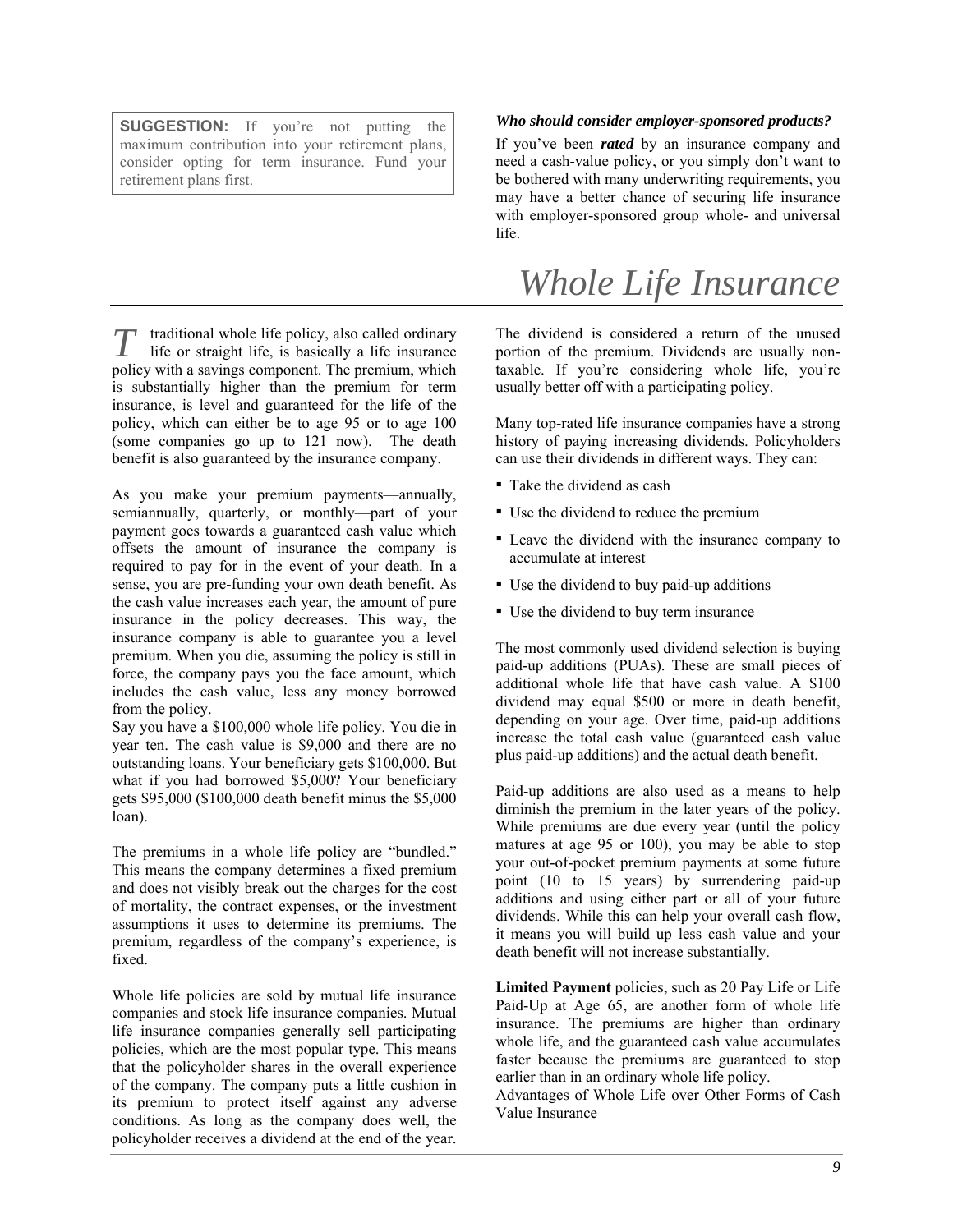- The premiums and death benefit are guaranteed. Regardless of changes in the dividend scale, your premiums remain fixed for the life of the policy.
- The fixed-premium and the guaranteed yearly increase in cash value will prevent the policy from lapsing as long as 1) you pay the annual premium and 2) you pay the interest charges on any loans from the policy either out of your pocket or from the increase in cash-value in the policy.
- If you add a Disability Waiver of Premium rider, the policy is said to be "self-completing." The insurance company pays the entire premium and you continue to build cash-value as long as you're considered disabled and not working. If you never went back to work, the company would pay your premium for life. Disability generally has to occur before age 60. In other types of cash-value policies, this waiver may only cover the mortality costs and contract charges.
- Future dividends are based on the overall investment, mortality, and expense experience of the company. In a decreasing interest rate environment, dividends will drop more slowly than policies that are based on current interest rates, since dividends are based on the company's overall investments.

#### *Disadvantages of Whole Life Insurance*

- If you want to increase the amount of insurance you own, you need to apply for a new policy.
- The premiums are generally higher than other forms of cash-value life insurance.
- In many policies, borrowing from the policy will reduce your future dividends.
- In many policies, there is no cash value until the third year. The policy is front-loaded with underwriting expenses and sales charges.
- Even when you use your dividends to accumulate at interest or to buy paid-up additions, cash accumulated in the policy may not equal money put in until 10 to 14 years, or more, have passed. If you are using your policy as a "forced savings," this is definitely not a short-term savings plan.

#### *Combined Whole Life and Term*

These policies allow you to buy whole life insurance at a lower annual premium than ordinary whole life. The total face amount includes a base whole life policy; the remaining coverage includes term insurance and paidup additional insurance. The base policy can generally be as little as 25% of the total face amount. Each year, the dividends buy less and less term insurance as more of the dividend buys paid-up additional insurance, replacing the term portion of the policy.

Eventually, the total face amount of the policy includes the base policy and the paid-up additional insurance a complete whole life package. Making your insurance whole can take anywhere from 15 to 30 years, depending on the initial split between the base amount and term insurance, the age at which you start, and changes in the dividend scale.

**IMPORTANT NOTE:** Some policies guarantee the entire face amount (total death benefit) for the first 20 years or so, while others may only guarantee the total death benefit in the first year. If the dividend scale drops, you may have to pay more to keep the total term insurance portion in-force or accept a reduced total death benefit.

#### *Interest-Sensitive Whole Life*

Also known as excess-interest whole life, these polices are a hybrid between whole life and universal life. The premiums and the death benefit are fixed, like whole life, but the policy doesn't pay dividends. The rate at which the cash value in the policy accumulates depends on the current interest rate, which is variable. It is the excess current interest over the guaranteed interest rate that allows your policy to accumulate at a faster rate than the guaranteed cash value.

#### *What are the advantages of an interest-sensitive policy?*

The premiums are slightly lower than ordinary whole life. They appeal to those who like the borrowing features similar to those in a universal life policy. And, if the current interest rates are high enough, future mortality costs and expenses can be paid out of the accumulation account. You have the flexibility to use the accumulation account to pay one or more premium payments.

# *Universal Life Insurance (UL)*

 universal life (UL) policy is like term insurance with a side fund. After mortality and contract expenses are deducted from your monthly *A*

contribution, the remainder of your premium goes into an accumulation (savings) account. The accumulation account earns a variable interest rate that is usually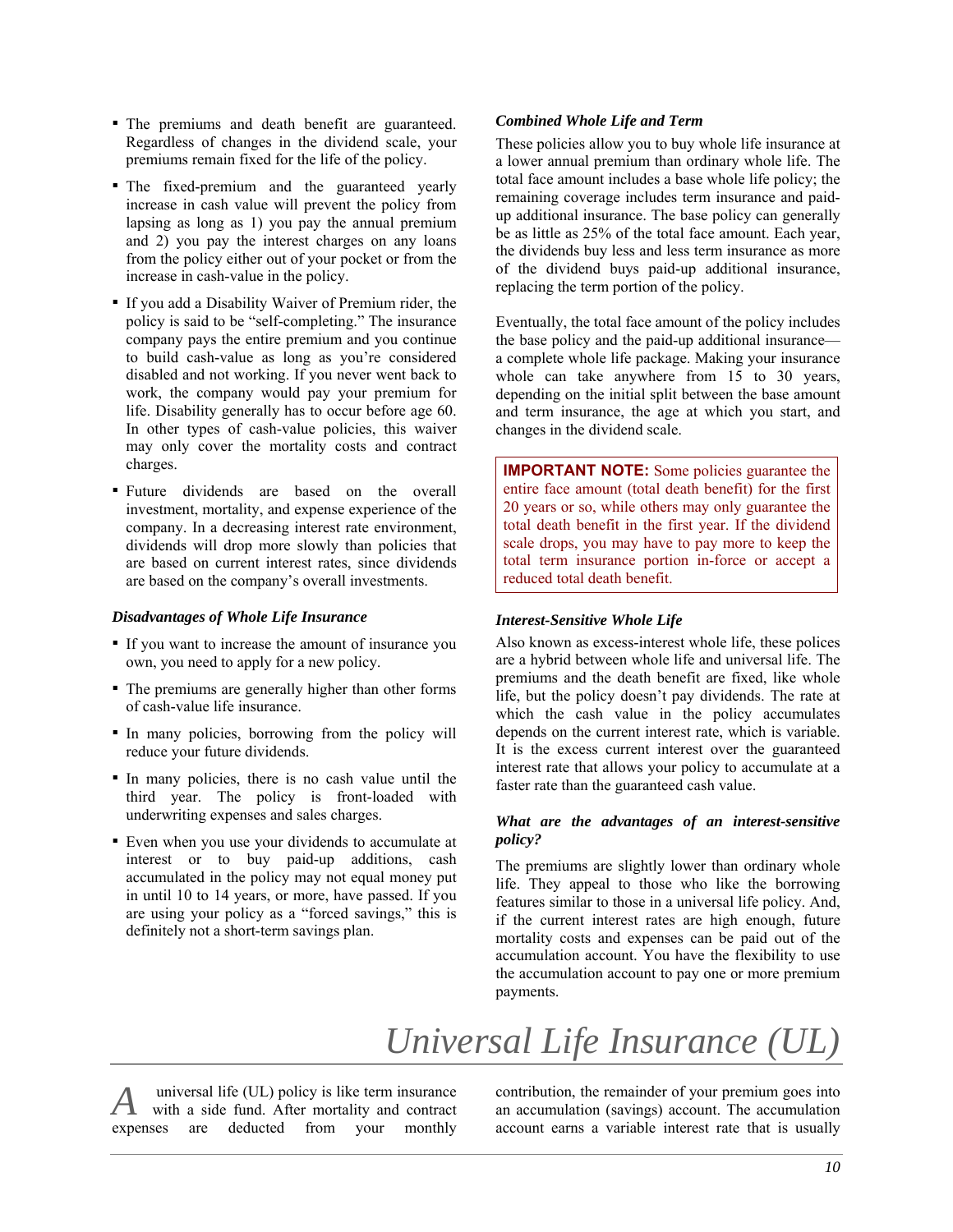guaranteed not to fall below a certain stated interest rate. Like whole life, this accumulation (cash value) account grows tax-deferred.

Unlike a whole life policy, universal life insurance has a flexible premium and an adjustable death benefit. Provided you satisfy evidence of insurability requirements, the company can raise the actual death benefit in the policy, rather than issue you a new policy, assuming you are willing to pay the additional premium. Likewise, it can decrease the face amount of your policy without surrendering a portion of it.

Universal life insurance policies offer two death benefit options. Option 1 pays a straight death benefit, which includes the cash accumulated in your contract. Option 2 offers an increasing death benefit. When you die, your beneficiary gets the death benefit plus the accumulated cash value.

Unlike a whole life policy, the premium is "unbundled." Each year you receive a statement which shows you a month-by-month breakdown of the mortality charges, contract charges, the portion of your premium that goes into your accumulation account, and the amount of interest earned.

**IMPORTANT NOTE:** The interest rate that is declared is usually tied to an index. The rate is generally better than bank money-market rates. Whatever the current interest rate, remember that you are accumulating interest on the portion of the contributions that goes into the accumulation account. A current interest rate of 7% may only be producing a 3% to 4% internal rate of return on the entire contribution, particularly in the early years of the policy. So don't think of it as a regular bank account. You are still paying for the cost of insurance and administrative charges,

## **Pulling Out Early Can Cost You a Bundle**

Your UL policy keeps track of two separate figures for your cash-value in the policy. One figure is your current accumulation account; the other figure is what you get if you surrender your policy. Your money goes to work for you right away, but if you pull out too soon the company penalizes you, similar to a decreasing back-end sales charge. Depending on the type of UL contract you have, the cash surrender value may not equal the accumulation account until year 20! If you're purchasing a UL policy, make sure you're in it for the long haul.

*The key thing to remember is that it is the current interest rate that drives the policy.* Because the premium (scheduled contribution) is flexible, which means you can raise the premium or lower it within specified limits, the rate at which your cash value grows depends on the amount of your premium plus the rate of interest you earn.

If the actual interest rate over the years averages less than your original current interest rate assumption, your policy will accumulate less cash than projected; if interest rates fall substantially, the policy could possibly lapse. Put simply, the amount of the level premium (scheduled contribution) you agreed on in Year 1 did not accumulate enough cash value to offset the yearly increase in mortality costs. In other words, the contract charges ended up eating into the cash value necessary to keep your policy in force. To keep the policy in force, you may have to increase your premiums.

**IMPORTANT NOTE:** Make sure the level premium in Year 1 is sufficient to meet your policy objectives, whether it is maintaining a level premium throughout the life of the policy, accumulating a certain amount of cash in the policy by a given year, or causing the premium payments to vanish at some future point.

**SUGGESTION:** Have your insurance agent run a universal life illustration with an assumed interest rate that is 1–2 interest rate points lower than the current interest rate and see how many years the current premiums keep the contract in force. If the illustration shows the policy will now lapse sooner than the time you were planning to hold onto it, consider raising your scheduled contribution (level premium).

**IMPORTANT NOTE:** Be careful when reviewing a universal life illustration. If you're thinking of purchasing a universal life policy because you'll need insurance during retirement, make sure the illustration is run at least through age 90. You may be looking at an illustration that only goes to age 65. You want to make sure the policy doesn't lapse when you turn age 70. If you start to notice that the cash in the accumulation account has stopped increasing or is beginning to decrease in the later years of the illustration, have the insurance agent run another illustration that goes out to age 90. Another sign that your annual or monthly contributions may not be sufficient is if the guaranteed column lapses in less than 10 years.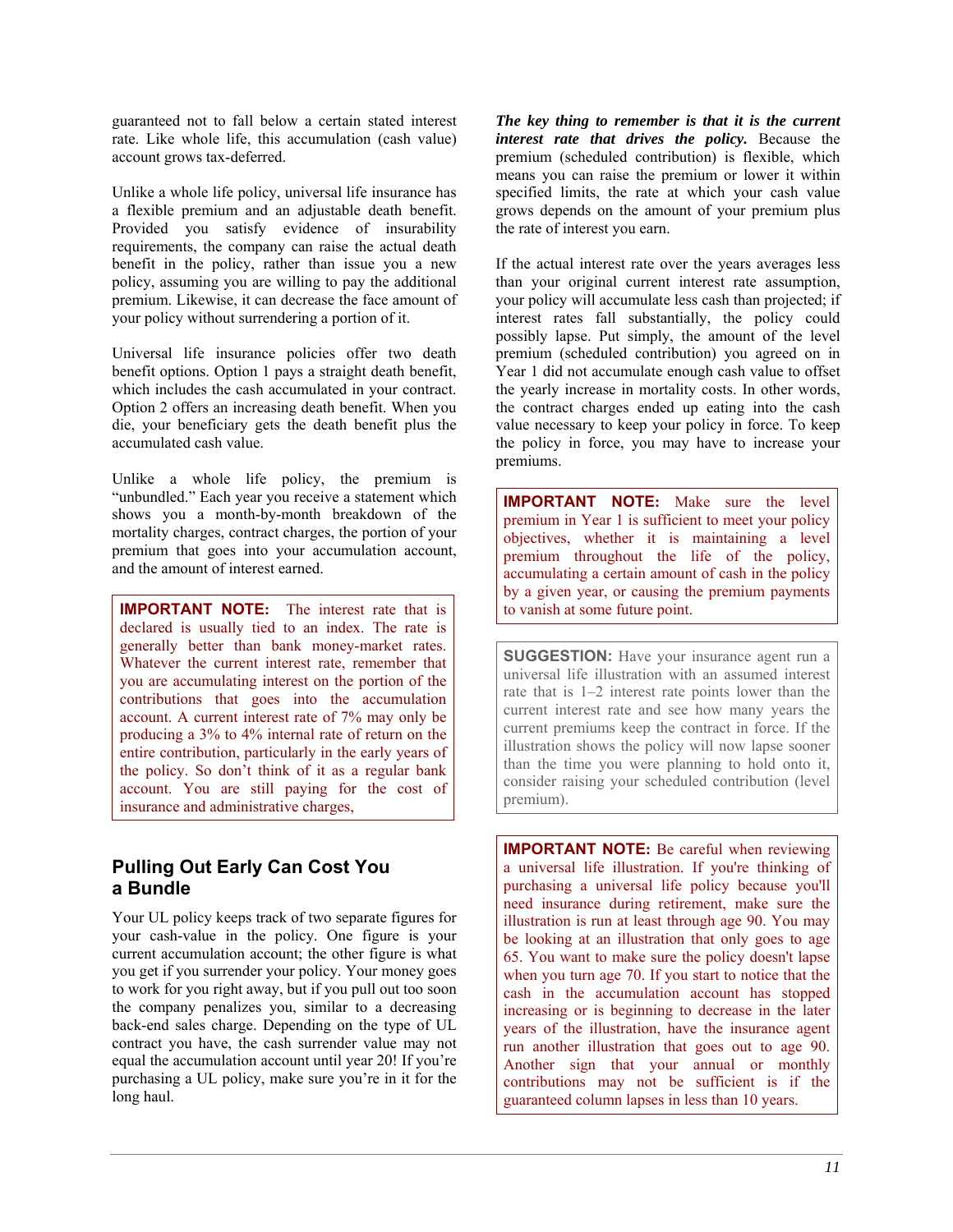These policies look very attractive when interest rates are high. As with other interest-sensitive contracts, policyholders that purchased these contracts when double-digit interest rates were prevalent have either had to raise their annual contributions or extend the number of years to pay premiums.

#### *Advantages of Universal Life over Other Forms of Cash-Value Insurance*

- The premiums are truly flexible. If you have sufficient cash-value, you can use money in your accumulation account to pay future mortality costs and contract expenses. In other words, if funds accumulate quickly, you may choose to skip future premium payments.
- If you use the money in your accumulation account to pay future contract expenses, you are not charged "interest" for borrowing from the contract as you are when borrowing from the guaranteed cash-value in a whole life policy to pay the premium. Your death benefit stays intact.
- The "net" interest rate you are charged for borrowing money from the policy is typically lower than a whole life policy. Typically, you are credited

interest on the borrowed funds. It's not as much as the current rate, but it lowers your actual borrowing rate.

• The premiums can be substantially lower than those in a whole life policy; the UL policy provides you with more premium possibilities.

#### *Disadvantages of Universal Life over Other Forms of Cash-Value Insurance*

- The current mortality charges are not guaranteed. If the company increases the mortality costs, you may have to increase your premiums. If not, the policy may lapse at some future point.
- Likewise, if the current interest rate drops and remains lower than projected, your current schedule of contributions (monthly or annual premium) may not be sufficient to keep the policy in force. Your policy could lapse as money is continually withdrawn from your accumulation (savings) account to pay mortality and contract expenses.

## *Variable Universal Life Insurance*

 $\tau$  he most commonly sold form of variable life is variable universal life insurance. It works similarly to universal life except that the cash value accumulation depends on the performance of the underlying investments, or sub-accounts, that you choose, rather than on a current interest rate. Subaccounts are owned by the policyholder and not tied to the investment portfolio of the life insurance company. The company generally offers you a choice of stock and bond accounts, and a guaranteed investment account. These types of policies shift the investment burden from the company to you. *T*

**IMPORTANT NOTE:** This is an investmentoriented product. Your death benefit is based on the performance of the underlying investments. If your investments do poorly, you run the risk that your death benefit will be reduced and the policy could possibly lapse. To protect yourself against this danger, companies offer riders to guarantee the death benefit regardless of investment performance. These riders may substantially add to the cost of what a regular universal life policy would cost.

#### *Advantages of Variable Universal Life over Other Forms of Cash-Value Insurance*

- If your funds perform well over the long-term, your cash-value will rise and your death benefit goes up.
- Your death benefit can stay ahead of inflation since it will grow with the increase in cash-value.

#### *Disadvantages of Variable Universal Life over Other Forms of Cash-Value Insurance*

- Your cash value is not guaranteed.
- The contract fees and administration expenses are high, and require a high annual return to make your investment worthwhile. If you're considering a short-term bond or fixed-interest account, consider a regular universal life policy.
- If you're not comfortable with investments that have short-term volatility, you may be concerned about the possibility that the value of your cash and death benefit can fall.
- If you're planning to borrow from the cash value like you would in a 401(k) plan, you're similarly reducing your long-term investment performance. Your death benefit may also be negatively impacted.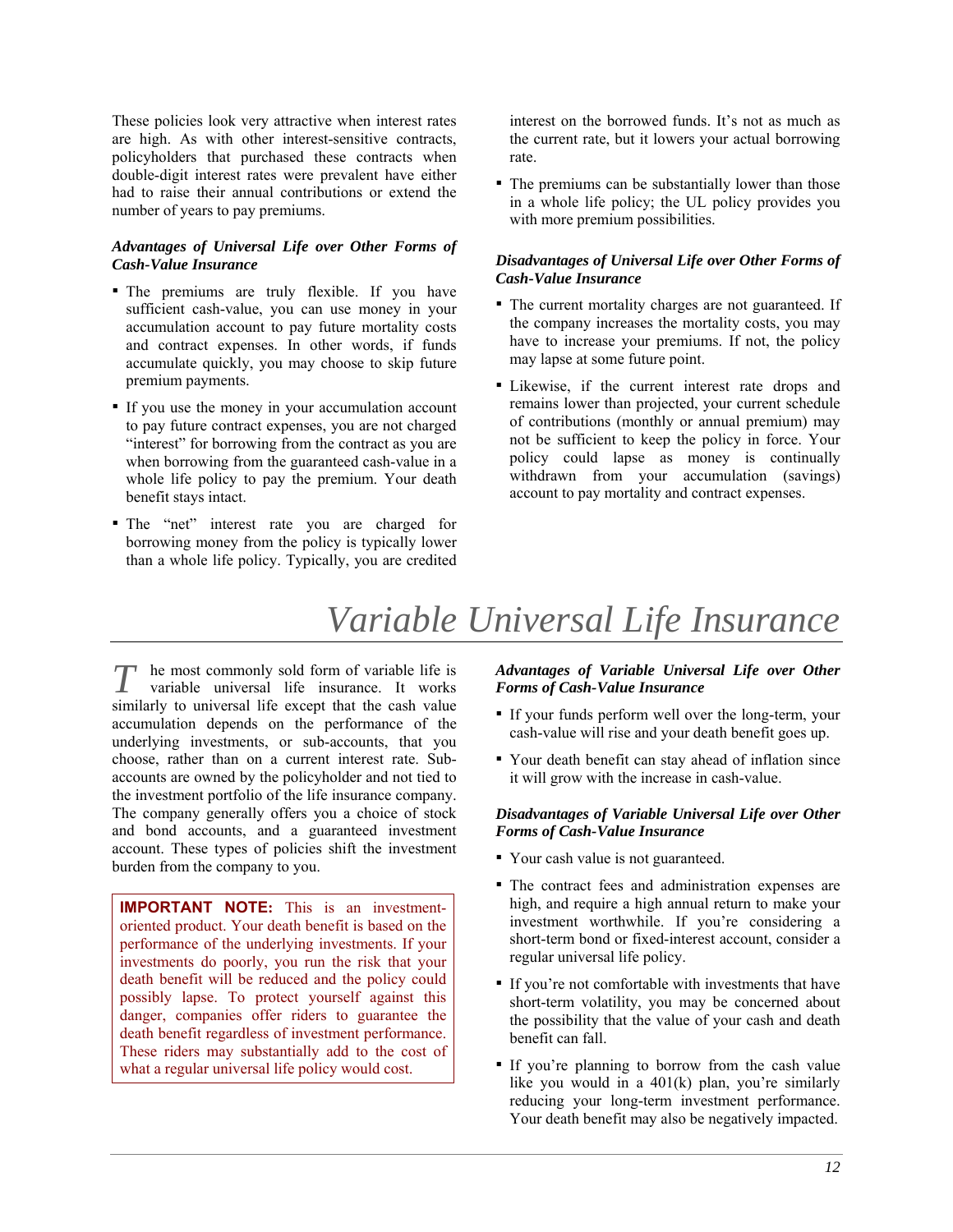eciding which type of life insurance is best for you and your family can be quite confusing. Refer to the summary table below to compare the features and benefits of the different types of life insurance options. *D*

| <b>Feature</b>         | <b>Whole Life</b>                                                                                                                                                                                                                     | <b>Universal Life</b>                                                                                                                                                                                                       | <b>Variable Life</b>                                                                                                                                                                                                           | <b>Variable Universal Life</b>                                                                                                                                                                                                                 |
|------------------------|---------------------------------------------------------------------------------------------------------------------------------------------------------------------------------------------------------------------------------------|-----------------------------------------------------------------------------------------------------------------------------------------------------------------------------------------------------------------------------|--------------------------------------------------------------------------------------------------------------------------------------------------------------------------------------------------------------------------------|------------------------------------------------------------------------------------------------------------------------------------------------------------------------------------------------------------------------------------------------|
| Goal                   | • Lifetime, permanent<br>protection                                                                                                                                                                                                   | • Combination of term<br>insurance plus<br>savings component                                                                                                                                                                | • Lifetime, permanent<br>protection (like whole<br>life)                                                                                                                                                                       | • Combination of universal<br>life and variable life<br>Most common form of<br>$\blacksquare$<br>variable life insurance                                                                                                                       |
| Premium                | • Level premiums<br>• Generally higher than<br>those for other forms of<br>cash value insurance                                                                                                                                       | • Flexible premiums<br>(scheduled<br>contributions)<br>• Size and frequency of<br>premium are<br>adjustable                                                                                                                 | • Fixed premiums                                                                                                                                                                                                               | Adjustable premiums and<br>death benefit                                                                                                                                                                                                       |
| Benefit                | • Fixed death benefit and<br>fixed premiums, which<br>remain level                                                                                                                                                                    | • Flexible death benefit<br>• Size of death benefit<br>can be increased or<br>decreased                                                                                                                                     | • Guaranteed death<br>benefit<br>• Death benefit varies with<br>investment performance,<br>but cannot be less than<br>original face amount                                                                                     | • If funds perform well over<br>time, cash value and<br>death benefit will increase<br>significantly                                                                                                                                           |
| Cash<br>value          | • Includes a "savings"<br>element<br>• Policy accumulates a<br>quaranteed cash value<br>from which you can<br>borrow<br>• Increase in cash value<br>grows tax-deferred                                                                | • Contains savings<br>component<br>• Cash value varies<br>with market rate of<br>return and generally<br>can be used to pay<br>premiums                                                                                     | • No guaranteed minimum<br>cash value<br>• Performance of cash<br>value depends on<br>individual sub-accounts<br>selected                                                                                                      | • Contains savings<br>component<br>• Cash value is not<br>guaranteed                                                                                                                                                                           |
| Terms                  | • Policyholder has no say<br>in how savings element<br>is invested by insurance<br>company<br>• Dividends, which are not<br>guaranteed, are based<br>on overall mortality,<br>expense, and investment<br>experience of the<br>company | • Guaranteed minimum<br>interest rate and<br>maximum guaranteed<br>mortality rate<br>• Get annual statement<br>showing charges,<br>amount in cash value,<br>and interest earned                                             | • Performance risk is<br>transferred from<br>insurance company to<br>insured<br>• Policyholder determines<br>how cash value element<br>is invested<br>• Group of investment<br>accounts made available<br>by insurance company | • Grants policyholder<br>maximum control over<br>policy<br>• Policyholder determines<br>how savings portion is<br>invested<br>• High fees and<br>administrative expenses<br>necessitate high annual<br>return to make investment<br>worthwhile |
| <b>Needs</b><br>served | • Best for those who want<br>lifetime coverage (e.g.,<br>to replace income that<br>could be lost in later<br>years), fixed premiums,<br>and fixed death benefits                                                                      | • Best for middle-<br>income individuals<br>who want to vary<br>premiums to reflect<br>changing life<br>situations and needs<br>• Also good for<br>individuals willing to<br>exchange guarantees<br>for greater flexibility | • Best for individuals who<br>want greater control over<br>how their premium<br>dollars are invested and<br>who are willing to<br>assume greater risk                                                                          | • Best for individuals with<br>changing financial needs,<br>long-term needs, and for<br>those willing to exchange<br>guarantees for policy and<br>investment flexibility                                                                       |
| Loans<br>available     | • Permits loans but must<br>borrow against cash<br>value<br>• To increase amount of<br>insurance owned, need<br>to apply for a new policy                                                                                             | • Permits loans in<br>addition to allowing<br>for withdrawal of<br>money from its cash<br>value                                                                                                                             | • Loans may be available                                                                                                                                                                                                       | • Loans are available                                                                                                                                                                                                                          |

## **Summary of Key Features of Different Life Insurance Options**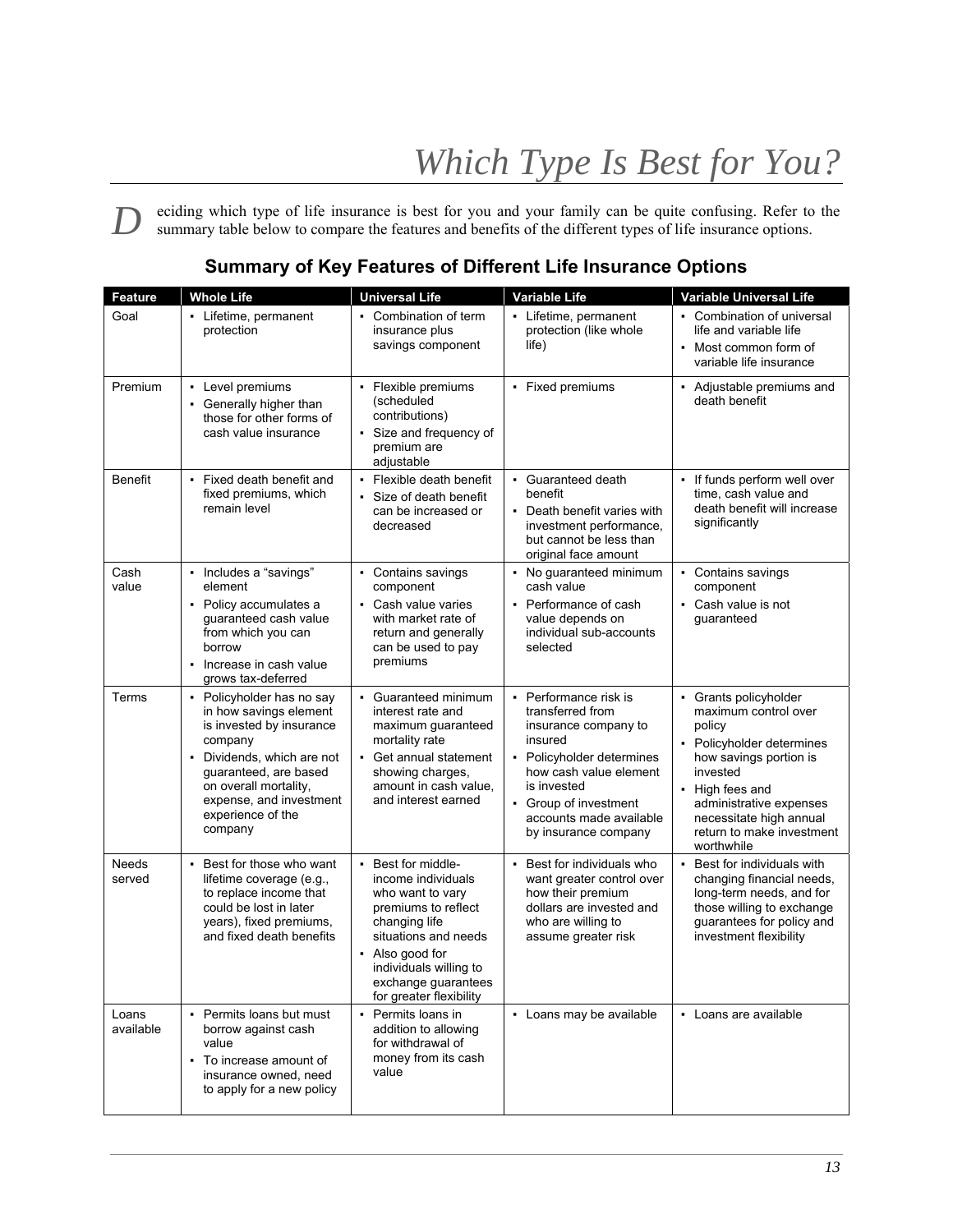**IMPORTANT NOTE:** Your sub account performance is based on the portion of your premium that goes into your sub account after the insurance company deducts mortality charges, contract, and administrative charges, including taxes and risk guarantees. If the fund returned 6% last year, your real rate of return on your contributions will be considerably less. Typically, agents can illustrate these policies using annual interest assumptions up to 12%. If an insurance agent shows you a variable life illustration, use a more conservative rate.

\*Guarantees are made by the claims paying ability of the insurance company.

**SUGGESTION:** If you're not an investor and conservative by nature, and concerned that your heirs will have the right amount of money when you're no longer here, don't gamble on a variable death benefit. When might you consider this type of policy? After you have fully funded your retirement plans, have a solid base of term insurance, and plan on holding the policy for a very long time, at least 20 years.

**IMPORTANT NOTE:** Variable Life Insurance must be sold with a prospectus. It is an investment product and comes under the scrutiny of the Securities and Exchange Commission. Make sure that your agent is a registered representative and he or she provides you with a prospectus.

## **Single-Premium Life Insurance**

These are policies in which you pay the entire premium the first year. Your initial deposit (premium), age, smoking, and health status will determine the size of the death benefit that exceeds your initial investment, so that it qualifies as a life insurance contract.

Like other cash-value life insurance policies, your cash accumulates tax-deferred. However, you cannot borrow your money as easily as you can with other cash-value policies. If you're under age 59½, earnings you withdraw are taxed as ordinary income and are subject to a 10% penalty tax, much like an IRA.

**IMPORTANT NOTE:** Single-premium insurance policies issued after June 20, 1988, as well as other policies that allow a fast cash build-up, are known as modified endowment contracts (MECs). If you own one of these policies or are considering buying one, be aware that there are special tax consequences. These include owing income tax on policy loans (up to the amount the policy has earned) and a 10% penalty on loans or withdrawals made before age 59½ in addition to the income tax).

## **Packaged Products**

Insurance companies have also designed cash value life insurance policies to insure two lives, paying death proceeds on only one life. This can be advantageous since the premium for the two-life policy is substantially lower than the premiums for two separate policies. However, it is important to make sure that insurance is not needed at the death of both individuals.

## **First-to-Die**

This type of life insurance product is designed as either a whole life or universal life policy. The insurance company pays a death benefit on the first insured's death.

Is this kind of policy suitable for you? Again, you may be better off with two separate term insurance policies. However, if you're really inclined to purchase cash value life insurance, it is best suited for a two-earner family where both spouses' earnings are about the same. It can replace the income that is lost upon the death of a working spouse or to pay off the mortgage. Assuming there are dependants, you still have insurance needs to be filled at the death of the second spouse.

A first-to-die policy can also be used as an estateplanning tool as a source to pay taxes at the death of the first spouse if the unlimited marital deduction is not fully used. If you or your spouse is a business owner, first-to-die policies may be used to fund buysell agreements and other benefit needs.